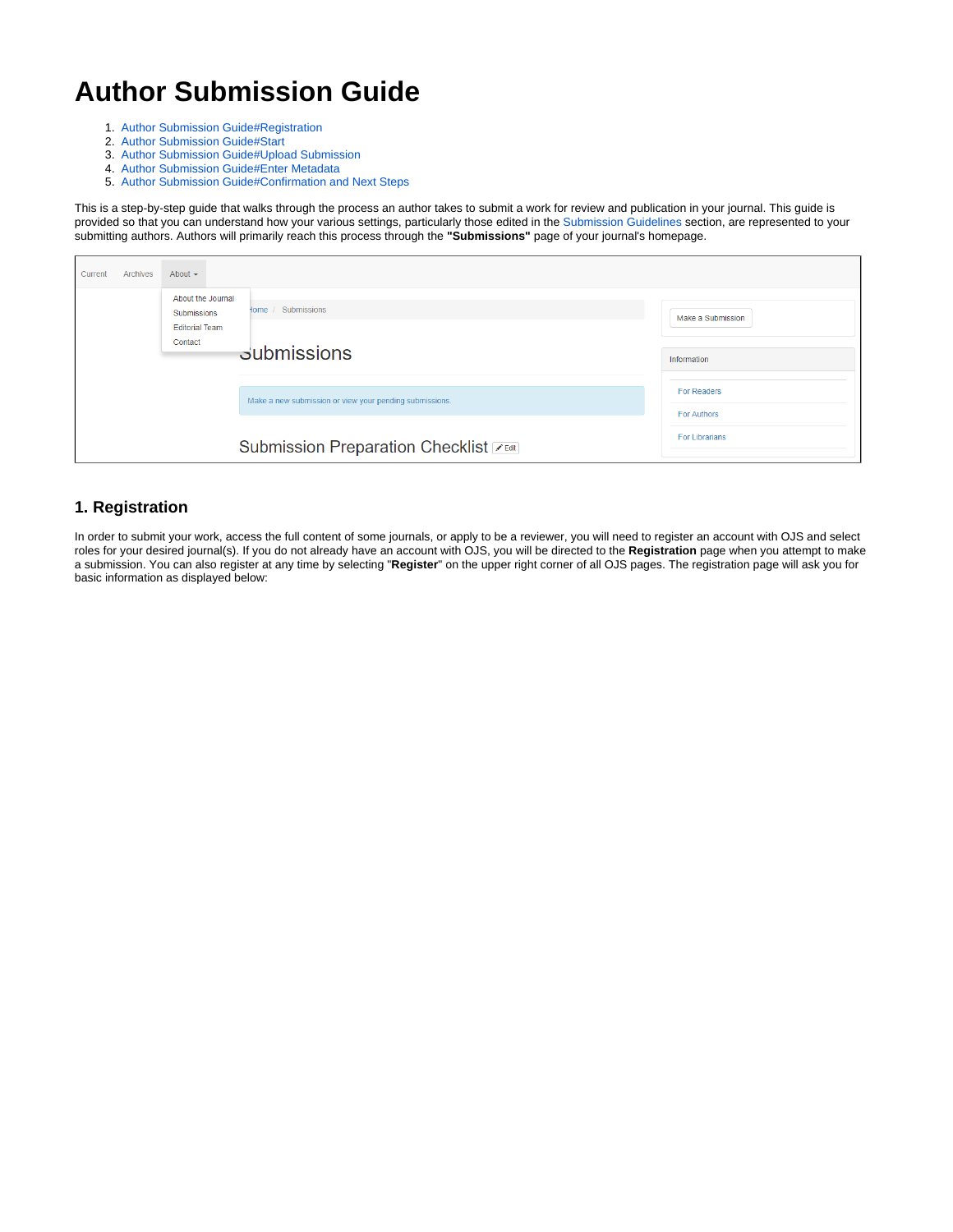| Home / Register                                         |
|---------------------------------------------------------|
|                                                         |
| <b>D</b> Create or Connect your ORCID iD What is ORCID? |
| Profile                                                 |
| Given Name*                                             |
| Family Name*                                            |
| Affiliation *                                           |
| Country*                                                |
| Login<br>Email *                                        |
| Username*                                               |
| Password*                                               |
| Repeat password*                                        |

In order to complete registration, you will be asked to agree to our privacy statement and subscribe to notifications for this journal. You can also request to assign yourself the role of reviewer at this stage. all three of these check boxes are optional, and you can register regardless of your answer.

| $\Box$ Yes, I agree to have my data collected and stored according to the privacy statement. |
|----------------------------------------------------------------------------------------------|
| $\blacksquare$ Yes, I would like to be notified of new publications and announcements.       |
| Would you be willing to review submissions to this journal?                                  |
| $\Box$ Yes, request the Reviewer role.                                                       |

If you are unclear about your role in a journal, or wish to request different roles at any other time, you can access these check boxes once again from your profile page. Select "**View Profile**" under your username to access your profile and view/select your roles.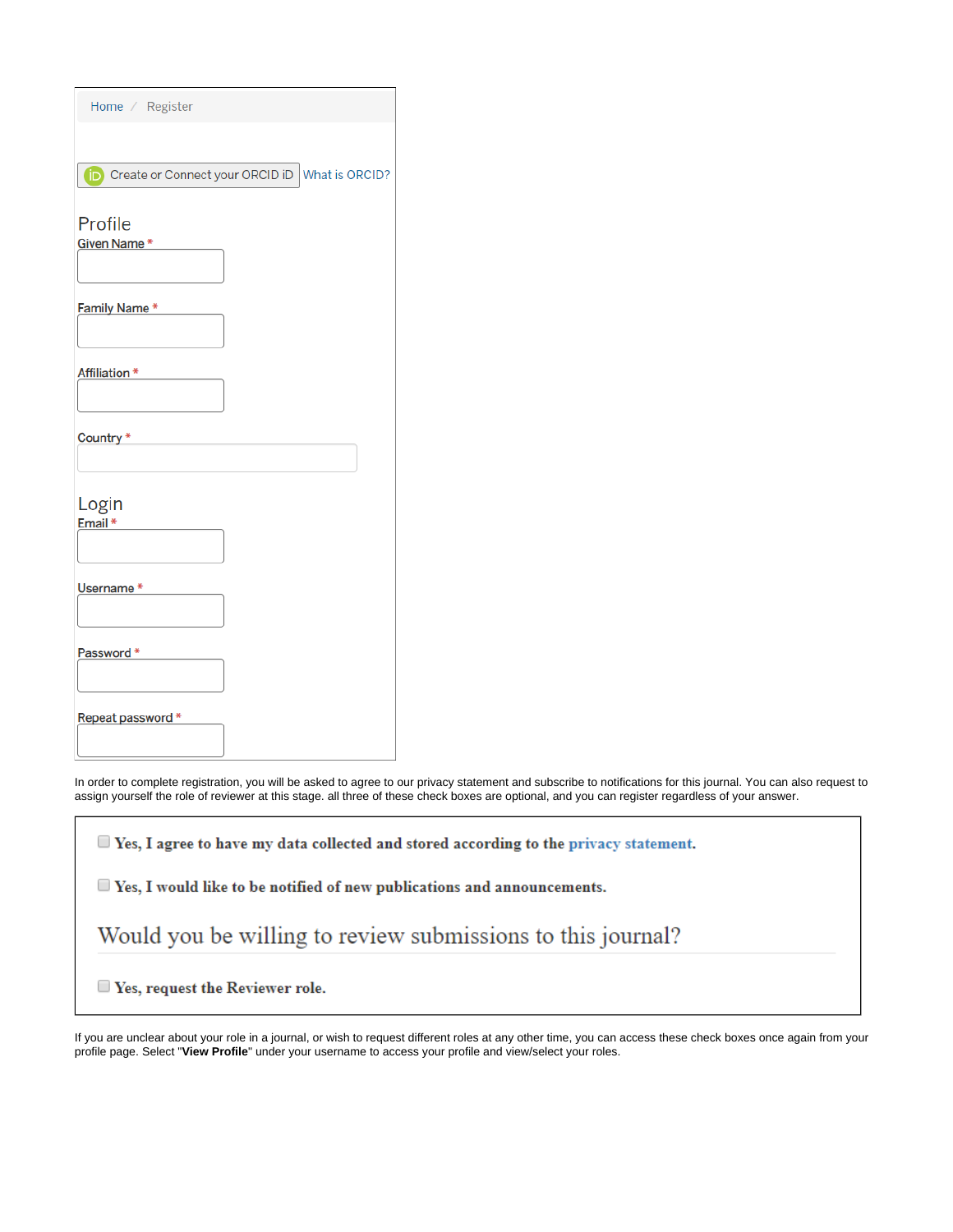

You will be directed to your **Profile** page. Select the **Roles** tab to view what roles you currently have with a journal, and check the boxes to request new roles. Select the blue "**Register with other journals**" box to request roles in different journals.



Once you are registered, you can navigate back to the **"Submissions"** page of your journal's homepage.

### **2. Start**

You can edit these Submission Requirements at the **"Submission Preparation Checklist"** section of the **"Submissions"** tab under **"Workflow Settings"** (the instructional wiki page is [here](https://wiki.dlib.indiana.edu/display/IUSW/Submission+Guidelines#SubmissionGuidelines-SubmissionPreparationChecklist)). The Privacy Statement can also be edited on this **"Submissions"** page (the instructional wiki page is [here](https://wiki.dlib.indiana.edu/display/IUSW/Submission+Guidelines#SubmissionGuidelines-PrivacyStatement)).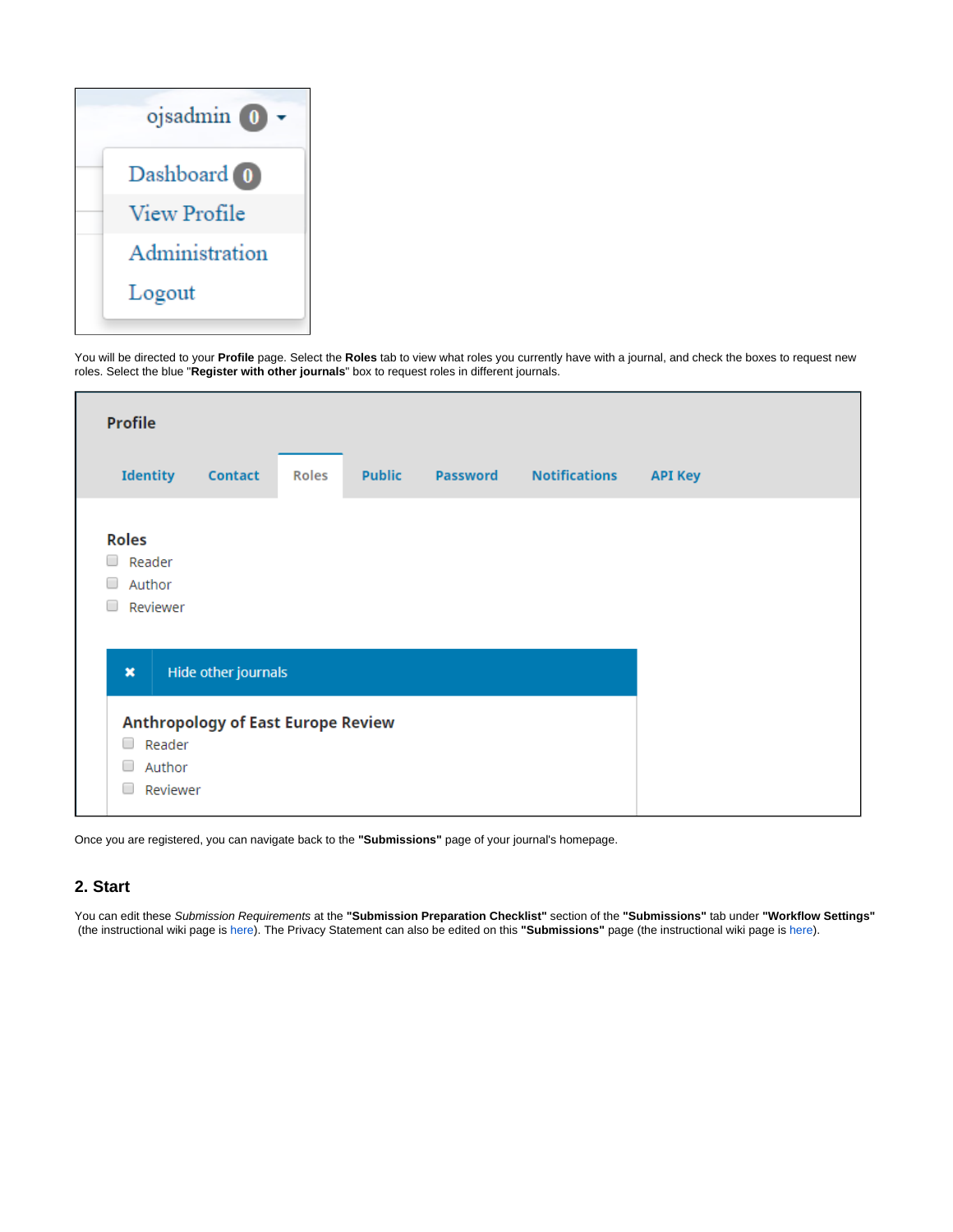| <b>Submit an Article</b>            |  |                                              |  |                                                                       |                                                                                                            |                                                                                                                                                                                |
|-------------------------------------|--|----------------------------------------------|--|-----------------------------------------------------------------------|------------------------------------------------------------------------------------------------------------|--------------------------------------------------------------------------------------------------------------------------------------------------------------------------------|
| 1. Start                            |  | 2. Upload Submission                         |  | 3. Enter Metadata                                                     | 4. Confirmation                                                                                            | <b>5. Next Steps</b>                                                                                                                                                           |
| <b>Submission Requirements</b>      |  |                                              |  |                                                                       |                                                                                                            |                                                                                                                                                                                |
|                                     |  |                                              |  |                                                                       | You must read and acknowledge that you've completed the requirements below before proceeding.              |                                                                                                                                                                                |
|                                     |  |                                              |  |                                                                       |                                                                                                            | $\Box$ The submission has not been previously published, nor is it before another journal for consideration (or an explanation has been provided in Comments to the            |
| Editor).                            |  |                                              |  |                                                                       |                                                                                                            |                                                                                                                                                                                |
|                                     |  |                                              |  |                                                                       | $\Box$ The submission file is in OpenOffice, Microsoft Word, or RTF document file format.                  |                                                                                                                                                                                |
|                                     |  |                                              |  | $\Box$ Where available, URLs for the references have been provided.   |                                                                                                            | □ The text is single-spaced; uses a 12-point font; employs italics, rather than underlining (except with URL addresses); and all illustrations, figures, and tables are placed |
|                                     |  |                                              |  | within the text at the appropriate points, rather than at the end.    |                                                                                                            |                                                                                                                                                                                |
|                                     |  |                                              |  |                                                                       | $\Box$ The text adheres to the stylistic and bibliographic requirements outlined in the Author Guidelines. |                                                                                                                                                                                |
|                                     |  |                                              |  |                                                                       |                                                                                                            |                                                                                                                                                                                |
| <b>Comments for the Editor</b>      |  |                                              |  |                                                                       |                                                                                                            |                                                                                                                                                                                |
| Ô<br>D'n.                           |  | <b>B</b> $I \subseteq \emptyset$ & $\circ$ M |  | 国西                                                                    |                                                                                                            |                                                                                                                                                                                |
|                                     |  |                                              |  |                                                                       |                                                                                                            |                                                                                                                                                                                |
|                                     |  |                                              |  |                                                                       |                                                                                                            |                                                                                                                                                                                |
|                                     |  |                                              |  |                                                                       |                                                                                                            |                                                                                                                                                                                |
|                                     |  |                                              |  |                                                                       |                                                                                                            |                                                                                                                                                                                |
|                                     |  |                                              |  |                                                                       |                                                                                                            |                                                                                                                                                                                |
|                                     |  |                                              |  |                                                                       |                                                                                                            |                                                                                                                                                                                |
|                                     |  |                                              |  |                                                                       |                                                                                                            |                                                                                                                                                                                |
|                                     |  |                                              |  |                                                                       |                                                                                                            |                                                                                                                                                                                |
| Acknowledge the copyright statement |  |                                              |  |                                                                       |                                                                                                            |                                                                                                                                                                                |
| Copyright notice here.              |  |                                              |  |                                                                       |                                                                                                            |                                                                                                                                                                                |
|                                     |  |                                              |  | $\Box$ Yes, I agree to abide by the terms of the copyright statement. |                                                                                                            |                                                                                                                                                                                |
|                                     |  |                                              |  |                                                                       | $\Box$ Yes, I agree to have my data collected and stored according to the privacy statement.               |                                                                                                                                                                                |
| <b>Save and continue</b>            |  | Cancel                                       |  |                                                                       |                                                                                                            |                                                                                                                                                                                |

# **3. Upload Submission**

Step two will ask your authors to submit any and all relevant materials, split by article component. The defaults for these components are **"Article Text"** and **"Other"**. New Components can be managed or added under the **"Components"** tab under **"Workflow Settings"**, with instructional wiki page [here.](https://wiki.dlib.indiana.edu/display/IUSW/Components) Authors will then review the materials they have submitted and be asked to confirm their submission before moving on to the next step.

| <b>Upload Submission File</b>                            |                                 |  |  |  |  |  |  |  |
|----------------------------------------------------------|---------------------------------|--|--|--|--|--|--|--|
| 1. Upload File                                           | 2. Review Details<br>3. Confirm |  |  |  |  |  |  |  |
| Article Component *<br>Select article component          |                                 |  |  |  |  |  |  |  |
| Select article component<br><b>Article Text</b><br>Other |                                 |  |  |  |  |  |  |  |
| Continue<br>Cancel                                       |                                 |  |  |  |  |  |  |  |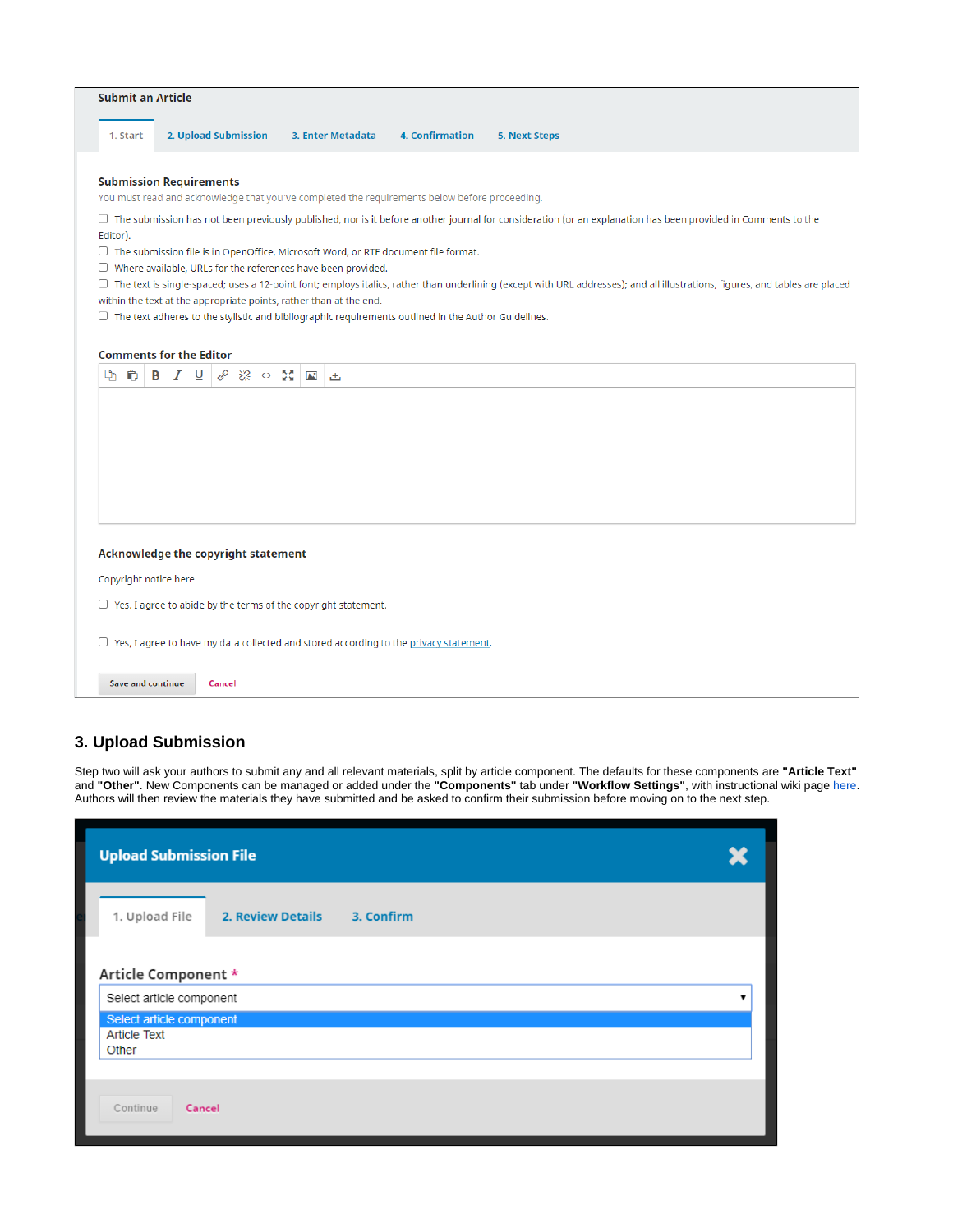℗ The maximum submission file size is currently **200 MB**. If an editor or author wishes to upload a file larger than this limit, please contact [iusw@in](mailto:iusw@indiana.edu) [diana.edu.](mailto:iusw@indiana.edu)

### **4. Enter Metadata**

This section asks for standard metadata. A title and abstract are both required.

| <b>Submit an Article</b> |                                                                                                                                                                |                   |                                  |                    |
|--------------------------|----------------------------------------------------------------------------------------------------------------------------------------------------------------|-------------------|----------------------------------|--------------------|
| 1. Start                 | 2. Upload Submission                                                                                                                                           | 3. Enter Metadata | 4. Confirmation<br>5. Next Steps |                    |
| Prefix                   |                                                                                                                                                                |                   | Title *                          |                    |
| Examples: A. The         |                                                                                                                                                                |                   |                                  |                    |
| <b>Subtitle</b>          |                                                                                                                                                                |                   |                                  |                    |
|                          | The optional subtitle will appear after a colon (:), following the main title.                                                                                 |                   |                                  |                    |
| Abstract *               |                                                                                                                                                                |                   |                                  |                    |
| D O                      | <b>B</b> $I \subseteq \begin{bmatrix} x^2 & x_2 \end{bmatrix}$ $\mathcal{P} \cong \mathcal{P} \cong \begin{bmatrix} 2 \\ 2 \end{bmatrix}$ $\Box$ Upload $\Box$ |                   |                                  |                    |
|                          |                                                                                                                                                                |                   |                                  |                    |
|                          |                                                                                                                                                                |                   |                                  |                    |
|                          |                                                                                                                                                                |                   |                                  |                    |
|                          |                                                                                                                                                                |                   |                                  | Povered by TinyMCE |

Next, the submitter will be asked to list all significant contributors to the work. This will usually include the primary author(s), as well as other authors or translators. The submitter should already be registered as a user within the system and will most likely be the primary contact.

| <b>List of Contributors</b> |                  |                 |                        | <b>Add Contributor</b> |
|-----------------------------|------------------|-----------------|------------------------|------------------------|
| Name                        | E-mail           | Role            | <b>Primary Contact</b> | In Browse Lists        |
| ojsadmin iuswadmin          | iusw@indiana.edu | Journal manager |                        |                        |

The **"Add Contributor"** window asks for basic information, such as a first and last name, contact email, country of residence, and other details.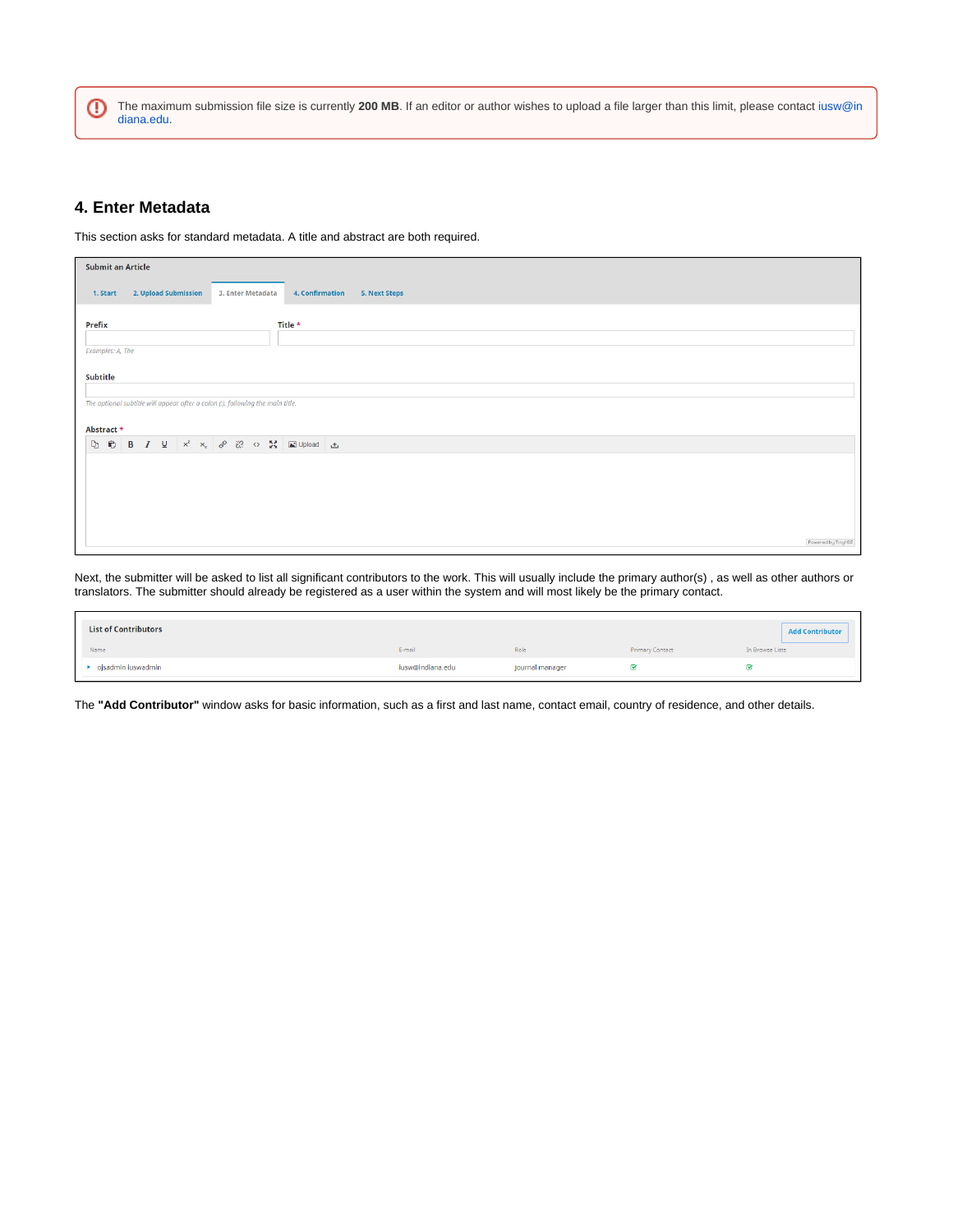| <b>Add Contributor</b> |                                                                                                                |
|------------------------|----------------------------------------------------------------------------------------------------------------|
| Name                   |                                                                                                                |
| Given Name *           | Family Name                                                                                                    |
|                        | How do you prefer to be addressed? Salutations, middle names and suffixes can be added here if you would like. |
| Preferred Public Name  |                                                                                                                |
| Contact                |                                                                                                                |
| $Email*$               |                                                                                                                |
| Country                |                                                                                                                |
| Country *              | $\checkmark$                                                                                                   |
| <b>User Details</b>    | See below to request authenticated ORCID iD                                                                    |
| Homepage URL           | ORCID iD                                                                                                       |
|                        |                                                                                                                |
| Affiliation            |                                                                                                                |

Finally, the submitting author will choose the role of the contributor as either an author, translator, or both. This author can also choose to make this new contributor the principal contact for the editorial correspondence of this submission- there can only be one principal contact. **Once this step is completed, this cannot be changed.**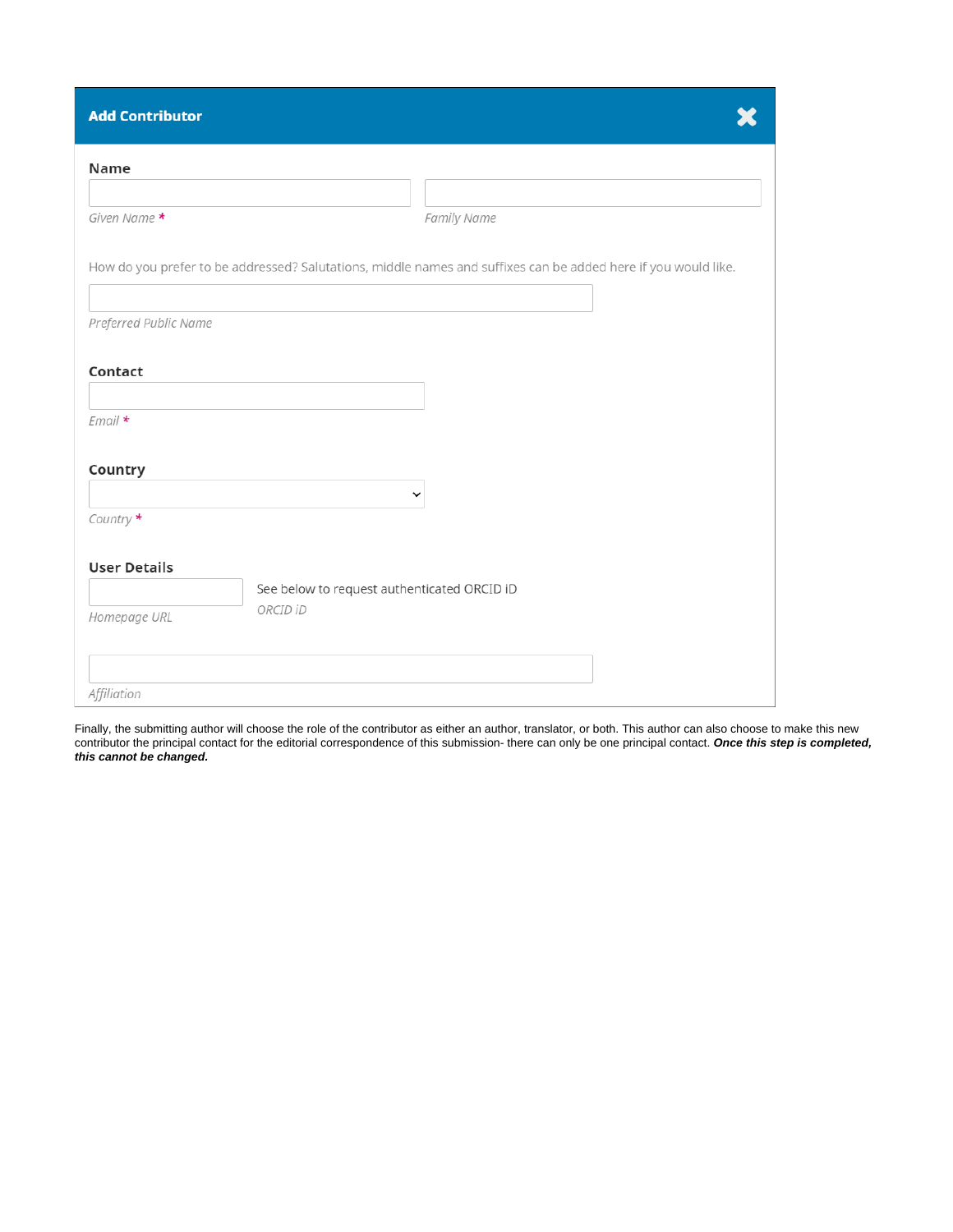| d o                                                                             | <b>B</b> $I \subseteq \equiv \equiv  x^2 \times x^2 $ & $\otimes \cong x^2$ $\equiv  x^2 \times x^2 $   |  |  |  |  |  |  |  |  |  |  |  |
|---------------------------------------------------------------------------------|---------------------------------------------------------------------------------------------------------|--|--|--|--|--|--|--|--|--|--|--|
|                                                                                 |                                                                                                         |  |  |  |  |  |  |  |  |  |  |  |
|                                                                                 |                                                                                                         |  |  |  |  |  |  |  |  |  |  |  |
|                                                                                 |                                                                                                         |  |  |  |  |  |  |  |  |  |  |  |
|                                                                                 |                                                                                                         |  |  |  |  |  |  |  |  |  |  |  |
|                                                                                 |                                                                                                         |  |  |  |  |  |  |  |  |  |  |  |
| Bio Statement (e.g., department and rank)                                       |                                                                                                         |  |  |  |  |  |  |  |  |  |  |  |
|                                                                                 |                                                                                                         |  |  |  |  |  |  |  |  |  |  |  |
| Contributor's role *<br>$\bigcirc$ Author                                       |                                                                                                         |  |  |  |  |  |  |  |  |  |  |  |
| $\bigcirc$ Translator                                                           |                                                                                                         |  |  |  |  |  |  |  |  |  |  |  |
| $\Box$ Principal contact for editorial correspondence.                          |                                                                                                         |  |  |  |  |  |  |  |  |  |  |  |
| Include this contributor in browse lists?                                       |                                                                                                         |  |  |  |  |  |  |  |  |  |  |  |
| ORCID                                                                           |                                                                                                         |  |  |  |  |  |  |  |  |  |  |  |
| ORCID iD not authenticated! Please request authentication from the contributor. |                                                                                                         |  |  |  |  |  |  |  |  |  |  |  |
|                                                                                 |                                                                                                         |  |  |  |  |  |  |  |  |  |  |  |
|                                                                                 | $\Box$ Send e-mail to request ORCID authorization from contributor<br>Delete ORCID iD and access token! |  |  |  |  |  |  |  |  |  |  |  |
|                                                                                 |                                                                                                         |  |  |  |  |  |  |  |  |  |  |  |
|                                                                                 |                                                                                                         |  |  |  |  |  |  |  |  |  |  |  |
|                                                                                 | * Denotes required field                                                                                |  |  |  |  |  |  |  |  |  |  |  |
| Save                                                                            | Cancel                                                                                                  |  |  |  |  |  |  |  |  |  |  |  |

Before finishing Step 3, the submitting author will be asked to submit the metadata your journal requires. **You should have at least the keywords and references fields enabled**. You can establish the standards and requirements for submission metadata at the "Submission Metadata" section of the **"Sub missions"** tab under **Workflow Settings** (the instructional wiki page i[s here](https://wiki.dlib.indiana.edu/display/IUSW/Submission+Guidelines#SubmissionGuidelines-SubmissionMetadata)).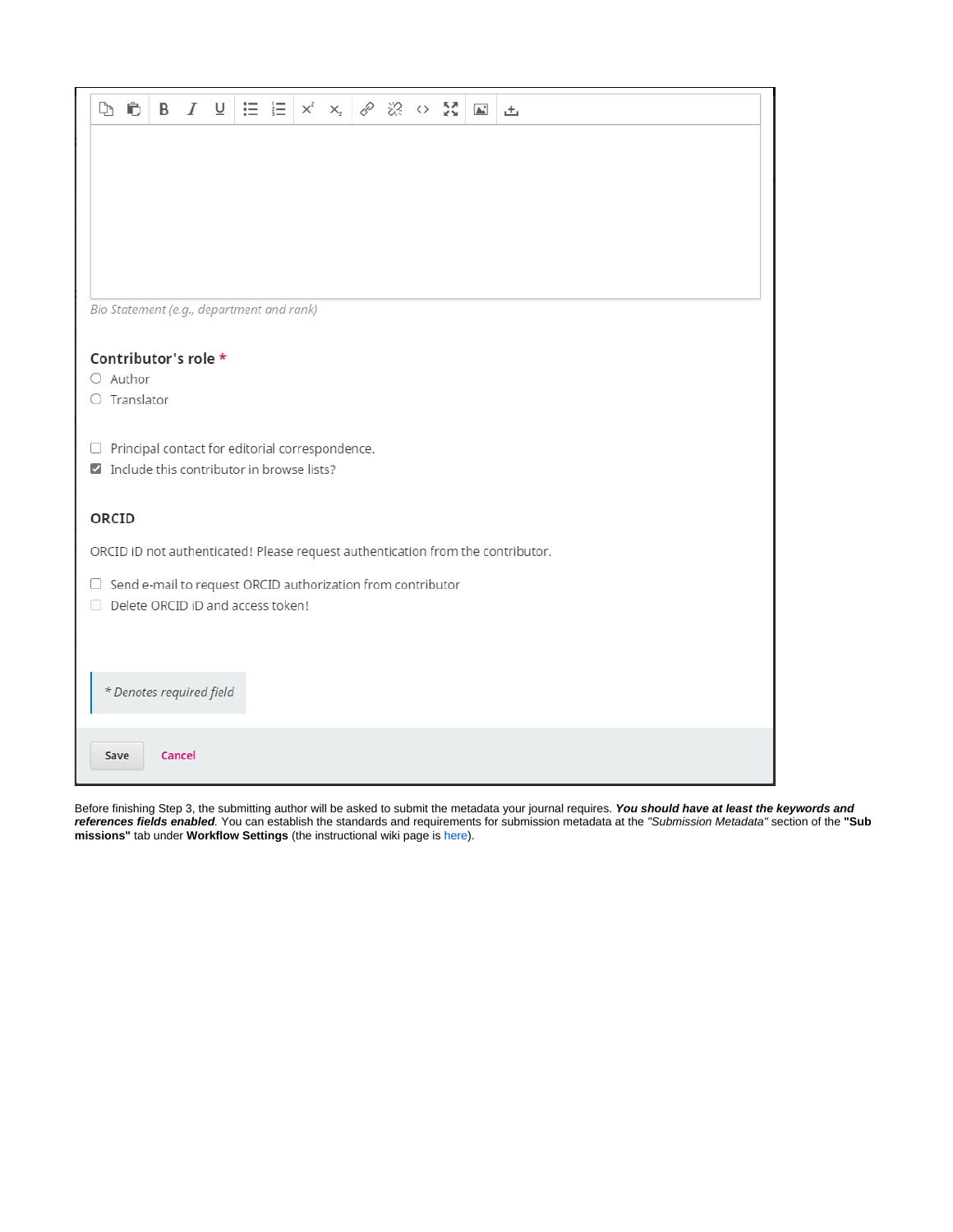| <b>Additional Refinements</b>                                                  |
|--------------------------------------------------------------------------------|
| <b>Subjects</b>                                                                |
| Add additional information for your submission. Press 'enter' after each term. |
|                                                                                |
|                                                                                |
| <b>Disciplines</b>                                                             |
| Add additional information for your submission. Press 'enter' after each term. |
|                                                                                |
| <b>Keywords</b>                                                                |
| Add additional information for your submission. Press 'enter' after each term. |
|                                                                                |
|                                                                                |
|                                                                                |
| <b>References</b>                                                              |
|                                                                                |
|                                                                                |
|                                                                                |
|                                                                                |
|                                                                                |
|                                                                                |
| <b>Save and continue</b><br><b>Cancel</b>                                      |

## **5. Confirmation**

The confirmation page will secure the submission, and the author will be unable to edit the submitted materials until the later stages of the submission process. From this screen, the author can choose to submit a new work, review the work they just submitted, or go to the author dashboard.

| 1. Start          | 2. Upload Submission                                         | 3. Enter Metadata | <b>4. Confirmation</b> | 5. Next Steps |                                                                                                                                             |
|-------------------|--------------------------------------------------------------|-------------------|------------------------|---------------|---------------------------------------------------------------------------------------------------------------------------------------------|
|                   |                                                              |                   |                        |               |                                                                                                                                             |
|                   | <b>Submission complete</b>                                   |                   |                        |               |                                                                                                                                             |
|                   | Thank you for your interest in publishing with Test Journal. |                   |                        |               |                                                                                                                                             |
|                   | <b>What Happens Next?</b>                                    |                   |                        |               |                                                                                                                                             |
|                   |                                                              |                   |                        |               | The journal has been notified of your submission, and you've been emailed a confirmation for your records. Once the editor has reviewed the |
|                   | submission, they will contact you.                           |                   |                        |               |                                                                                                                                             |
| For now, you can: |                                                              |                   |                        |               |                                                                                                                                             |
|                   | • Review this submission                                     |                   |                        |               |                                                                                                                                             |
|                   | • Create a new submission                                    |                   |                        |               |                                                                                                                                             |
|                   | • Return to your dashboard                                   |                   |                        |               |                                                                                                                                             |

#### **6. Next Steps**

Here is the author's dashboard. They will be unable to edit any of the files they submitted, but they will be able to edit and add discussions that will be visible to their article's editor, reviewer, and the journal manager. From this dashboard, they can access the various materials, reviews, and edits of their works.